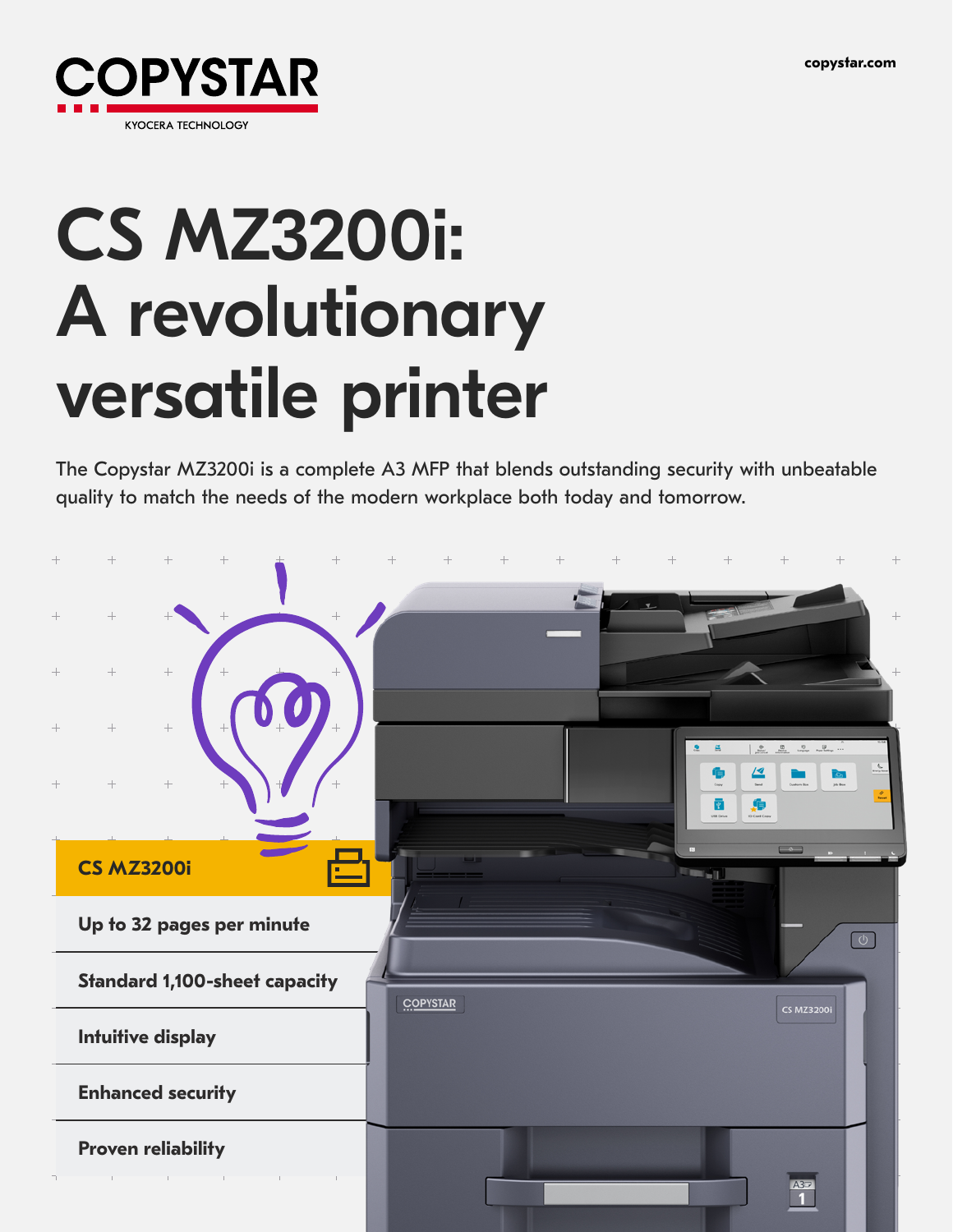# **CS MZ3200i**

# **BASIC SPECIFICATIONS**

**Configuration:** BW MFP - Print/Scan/Copy/Optional Fax **Speed (print only):**  Letter: 32 ppm, Legal: 17 ppm, Ledger: 17 ppm **Warm Up Time:** 18 seconds or less (power on) **First Page Out:** Copy: 4.3 seconds / Print: 4.9 seconds **Display:** 10.1" Color Touch Screen Control Panel **Memory/Hard Disk Drive:** Std. 4GB RAM/32GB SSD/ 320GB HDD, 1TB HDD (option) **Duplex:** standard stackless duplex supports 5.5" x 8.5" to 11" x 17", 16 lb. Bond - 90 lb. Index (60 – 163gsm) **Standard Output Tray:** 5.5" x 8.5" – 11" x 17"/250-sheets **Electrical Requirements:**  120V/60Hz/9.9A; 220-240V, 50/60Hz, 6.3A **Typical Electricity Consumption (TEC):**  120V: .37 kWh/week; 220V: .40 kWh/week **Dimensions:** 23.3" W x 27.4" D x 26.8" H **Weight:** 178.5 lbs **Maximum Monthly Duty Cycle:** 150,000 pages per month

#### **PAPER SUPPLY**

**Paper Capacity:** Standard 1,100-sheets; Maximum 4,100-sheets **Standard Paper Sources:** Dual 500-sheet trays, 100-sheet MPT, Auto Selection/Switching **Standard Paper Size:**  Tray  $1 - 5.5$ " x  $8.5$ "  $- 11$ " x  $17'$ Tray  $2 - 5.5'' \times 8.5'' - 11'' \times 17''$ MPT:  $5.5'' \times 8.5'' - 11'' \times 17''$ 

# **OPTIONAL PAPER SOURCES**

**PF-791** Dual 500-sheet tray option - 5.5" x 8.5" – 11" x 17" **PF-810** Dual 1,500-sheet tray option - 8.5" x 11"

#### **PAPER WEIGHT**

**Trays:** 16 lb. Bond – 90 lb. Index (60 – 163gsm) **MPT:** 12 lb. Bond – 140 lb. Index (45 – 256gsm) **Input Materials:** Standard/Optional Trays: Plain, Bond, Recycled, Transparency (OHP), Cardstock, Envelopes

# **SECURITY SPECIFICATIONS**

Local Authentication, Network Authentication, Encryption Communication (IPsec, HTTPS, TLS 1.3, LDAPS, SMTP/POP/FTPS over TLS, SNMPv3), TPM chipset (Trusted Platform Module), S/MIME, SCEP (auto certificate issuance/renewal), OCSP/CRL (certificate validation), Secure Boot (firmware authenticity verification), Run Time Integrity Check, HDD and Memory Overwrite (7x) Mode and HDD Data Encryption (256 bit), Common Criteria (ISO/IEC-15408/EAL2), IEEE 2600.2, FIPS 140-2 for storage, HCD-PP and FIPS 140-2 for communication require Data Security Kit 10 option which provides enhanced IPsec encrypted communication

# **PRINT SPECIFICATION**

**Standard Controller:** ARM Cortex-A53/1.6GHz **PDLs/Emulations:** PRESCRIBE, PCL6, KPDL3 (PS3), XPS, OPEN XPS, PDF; Optional (UG 34): IBM ProPrinter, Line Printer, LQ-850 **Print Resolution:** Up to 1200 x 1200 dpi **Fonts:** KPDL3, PCL6, Bitmap **OS Compatibility:** Windows: 10/11/Server 2012/Server 2012 R2/Server 2016/Server 2019; Mac OS X v10.0 or later; Chrome OS **Mobile Printing:** Apple AirPrint®, Mopria Print Service®, KYOCERA Mobile Print, KYOCERA MyPanel remote access **Interfaces:** Standard: 1000 Base-T/100-Base-Tx/10BASE-T (IPv6, IPv4, IPsec), 802.3az ready, High-Speed USB 3.0, 4 USB 2.0 Host Interfaces, 2 eKUIO Expansion Slots, IEEE 802.11b/g/n Wireless LAN (supports up to 98.5 feet) Optional: IEEE 802.11a/b/g/n/ac (IB-37 for 2.4/5GHz), 10/100/1000BaseTX (IB-50 for Dual NIC); IEEE 802.11b/g/n (IB-51 for Wireless LAN Interface (supports up to 328.1 feet) **Network Print and Supported Protocols:** HTTPS, FTPS, SNMP v1/v2c/v3, Raw Port (Port 9100) TCP/IP, IPv4, IPv6 DHCP LPR, DNS, WSD Scan/Print **Drivers:** KX Driver, PCL Uni-Driver, KPDL Uni-Driver, Microsoft Universal Print Driver, Network Fax Driver, TWAIN Driver, WIA Driver, Status Monitor, Common Profile, Output to PDF, Security Watermark, KYOCERA Print Center, MAC Driver, Chrome Print Driver, Linux Driver, KX PRESCRIBE Macro Generator, Windows Inbox Driver, Linux SANE Driver

**Utilities:** KYOCERA Net Viewer, KYOCERA Device Manager, Quick Setup, ID Register, Software Management Service, Upgrade Studio, Web Package Maker, Removal Tool, Wi-Fi Setup Tool, PDF Direct Print, Command Center RX; Kyocera Net Manager (option)

#### **SCAN SPECIFICATIONS**

**Scan Type:** Color and Black & White Scanner **Scan Resolution:** 600/400/300/200 dpi, 200 x 100 dpi, 200 x 400 dpi **File Formats:** TIFF, JPEG, XPS, OpenXPS, PDF/A-2.0 (MMR/JPG Compression/High Compression PDF); Option: Scan Extension Kit Text Searchable PDF; MS Office File Types **Connectivity:** 10 BASE-T/100 BASE-TX/1000 BASE-T (IPv4, IPv6, IPSec) TCP/IP, Hi-Speed USB supported protocols **Scanning Functions:** Scan-to-Folder (SMBv3), Scan-to-Email, Scan-to-FTPS over TLS, Scan-to-USB, PDF Digital Signatures, WSD Scan, Linux SANE Scan, TWAIN Scan, Specified Color Removal, Border Erase, Preview **Original Size:** Up to 11" x 17" (Glass) **Drivers:** TWAIN/WIA/Linux SANE Driver/WSD Scan

# **OPTIONAL DOCUMENT PROCESSORS**

**Acceptable Originals:** 5.5" x 8.5" – 11" x 17"

**DP-7140:** Reverse Auto Document Processor/50-sheets Speed: Simplex: 50 ipm; Duplex: 16 ipm (BW/Color) Weight: Simplex: 13 lb. Bond – 90 lb. Index (35 – 160gsm) Duplex: 16 lb. – 32 lb. Bond (50 – 120gsm)

**DP-7150:** Reverse Auto Document Processor/140-sheets Speed: Simplex: 80 ipm; Duplex: 48 ipm (BW/Color) Weight: Simplex: 13 lb. Bond – 90 lb. Index (35 – 160gsm) Duplex: 16 lb. – 32 lb. Bond (50 – 120gsm)

### **DP-7160 (with multi-feed detection):**

Dual Scan Document Processor/320-sheets Speed: Simplex: 100 ipm; Duplex: 200 ipm (BW/Color) Weights: Simplex: 13 lb. Bond – 120 lb. Index (35 – 220gsm) Duplex: 16 lb. – 120 lb. Index (50 – 220gsm)

# **DP-7170 (with multi-feed and staple detection):**

Dual Scan Document Processor/320-sheets Speed: Simplex: 100 ipm; Duplex: 200 ipm (BW/Color) Weights: Simplex: 13 lb. Bond – 120 lb. Index (35 – 220gsm) Duplex: 16 lb. – 120 lb. Index (50 – 220gsm)

# **COPY SPECIFICATIONS**

**Copy Resolution:** 600 x 600 dpi **Image Mode:** Text, Photo, Text/Photo, Graphic/Map **Continuous Copy:** 1 – 9,999 **Additional Features:** Auto Magnification, Auto Paper Select, Combine Copy, Mirror Image, Rotate Copy, Border Erase, Margin, Page Number, Form Overlay, Blank Page Skip, Specified Color Removal, Proof Copy, Preview, ID Card Copy **Job Management:** 1,000 User Codes, Job Build, Shortcut Keys, Repeat Copy **Magnification/Zoom:** Full Size, 4 Reduction, 4 Enlargement Preset Ratios, 25 – 400% in 1% Step Increments **Document Box:** Custom/Job

#### **OPTIONAL FAX SPECIFICATIONS**

**Fax Type:** Fax System 12 (option) **Type/Data Compression:** G3 Fax/MMR, MR, MH, JBIG **Transmission Speed/Modem Speed:** Less than 3 seconds/33.6 Kbps **Fax Memory:** Standard 170 MB **Driver:** Network Fax Driver **Fax Functions:** Network Fax, Duplex Transmission and Reception, Encrypted Transmission and Reception, Polling Transmission and Reception, Broadcast, Fax Server Integration, Fax Dedicated Paper Feed Tray, Fax Forwarding to email or file

#### **OUTPUT & FINISHING OPTIONS²**

# **OPTIONAL 1,000 SHEET FINISHER DF-7120³**

**Stack/Staple Capacity:** Main Tray: 1,000-sheets/50-sheets,<br>(up to 24 lb. Bond [90gsm]) **Paper Size:** 5.5" x 8.5" – 11" x 17" **Paper Weight:** 14 lb. Bond – 140 lb. Index (52 – 256gsm) **Edge Staple Position:** Top Left, Bottom Left, Center Bind **Optional Punch PH-7A:** 2/3 Hole Punch Unit, supports 8.5" x 11" – 11" x 17"; 14 lb. Bond – 140 lb. Index **Dimensions:** 21.6" W x 24.4" D x 41.3" H

# **OPTIONAL 3,000 SHEET FINISHER DF-7913**

**Stack/Staple Capacity:** Main Tray (A): 3,000-sheets; **Sub Tray (B):** 200-sheets; Sub Tray (C):50-sheets/65-sheets **Paper Size:** 5.5" x 8.5" – 11" x 17" **Paper Weight:** 16 lb. Bond – 140 lb. Index (60 – 256gsm) **Edge Staple Position:** Top Left, Bottom Left, Center Bind **Dimensions:** 29" W x 26" D x 42" H **Optional Punch PH-7A:** 2/3 Hole Punch Unit, supports 8.5" x 11" – 11" x 17"; 14 lb. Bond – 140 lb. Index **Optional Multi-Bin Mailbox MT-730(B):** (DF-791) 7 Trays; supports: 16 lb. Bond – 90 lb. Index (60 – 163gsm); **Stack Capacity per bin:** 100-sheets: 5.5″ x 8.5″, 8.5″ x 11″;<br>50-sheets: 8.5″ x 14″, 11″ x 17″

# **ADDITIONAL OPTIONS**

AK-740 Bridge Unit Attachment Kit, HD-16 Large Capacity HDD (1TB), Internet Fax Kit (A), Card Authentication Kit (B), Data Security Kit 10, 2.4GHZ/5GHz Multi-band Wi-Fi option (IB-37), Dual NIC (IB-50), Extended Range Wireless LAN NIC (IB-51), Thin Print option (UG-33), Printer Emulation option (UG-34), DT-730(B) Document Tray, Scan Extension Kit (A) for Text Searchable PDF; Keyboard Holder 10, Numeric Keypad (NK-7130), Cabinet Stand

1 Only 1 Document Processor can be installed 2 Only 1 Output Option can be installed 3 Requires Bridge Unit Attachment Kit (AK-740)

#### **SOLUTIONS AND SERVICES**

**Remote Management:** Kyocera Fleet Services ready! A highly secure cloud-based monitoring solution that offers real-time visibility into your fleet. Optimize device uptime and be notified when to replenish supplies. Streamline billing with seamless 3rd party application integration, allowing you to focus solely on your business.

**Printing Software:** Cost Control & Security, Cloud & Mobile, Printer Management

**Content Services:** Scanning Applications and Connectors, Intelligent Process Automation, Enterprise Content Management

**IT Solutions:** Technology Solutions (incl. Data Centers and Cloud),<br>Network Infrastructure, Cybersecurity Solutions, Collaboration Solutions

**Consulting Services:** IT Health Check, CIO as a Service, Healthcare Compliance, Backup and Recovery Planning

**Professional Services:** Design and Architecture, Project Implementation, Project Management

**Managed Services:** Help Desk Services, Retainer Services and Onsite Support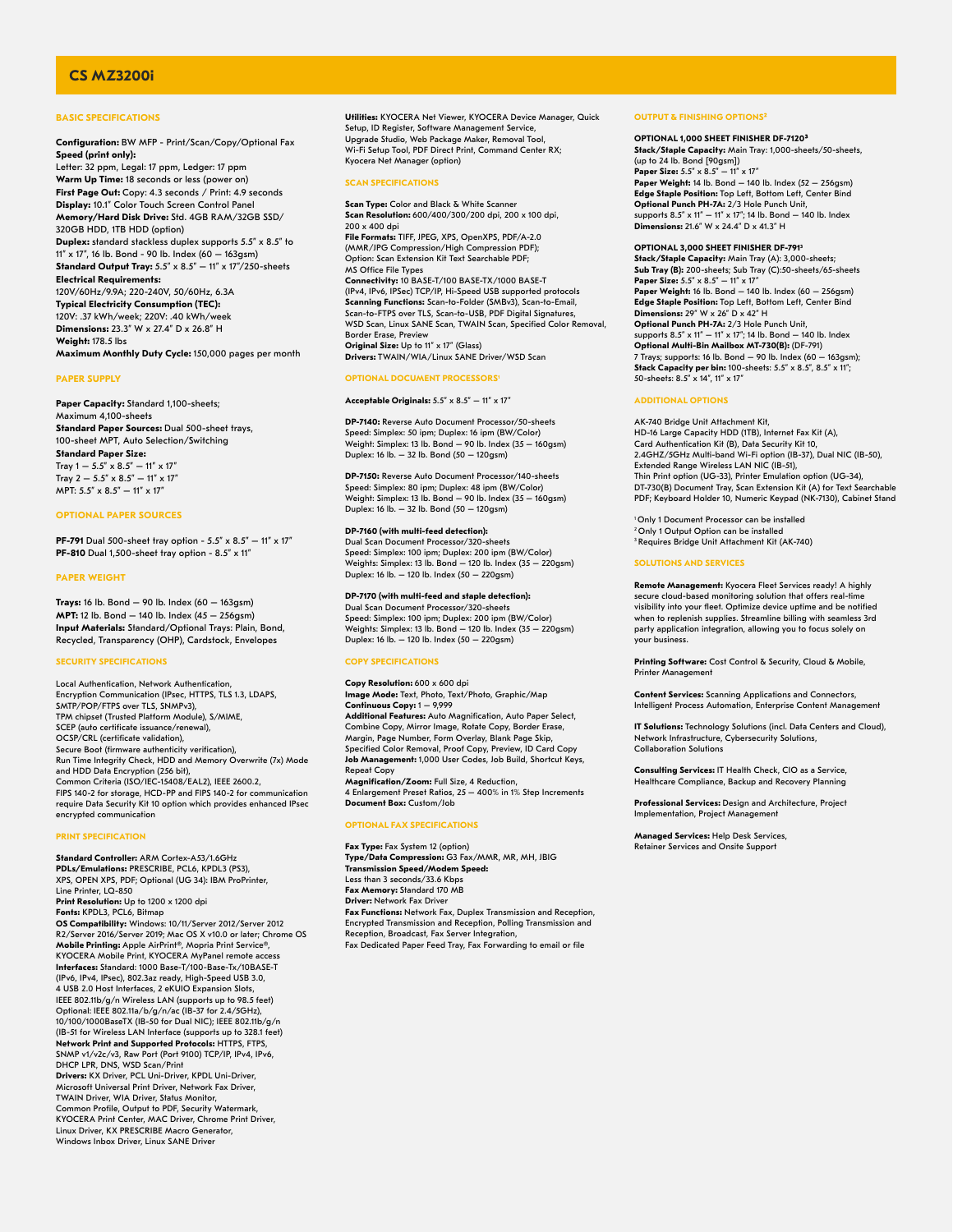# **Document Processing Options**